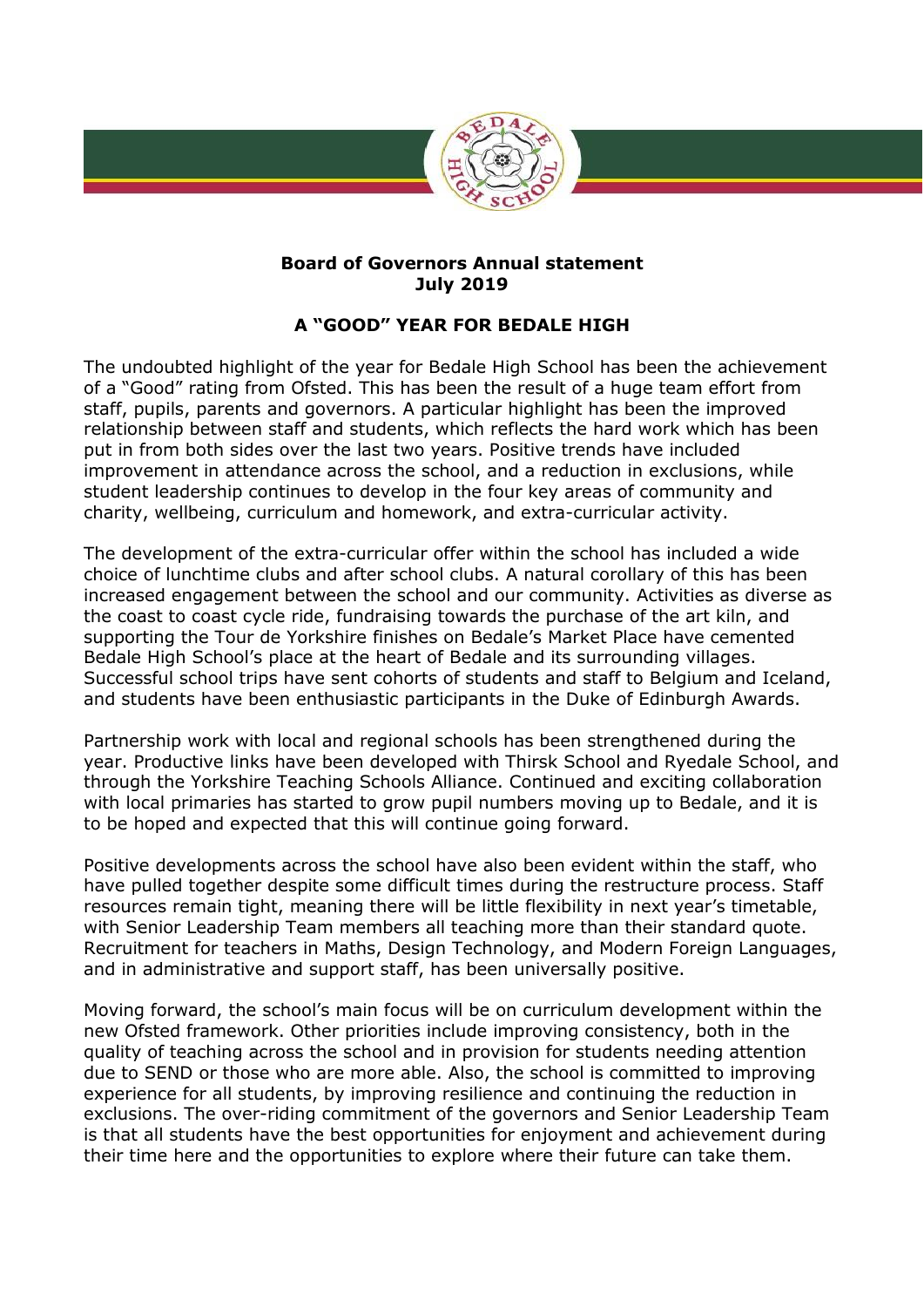## **Governance arrangements**

The full Board of Governors meets at roughly monthly intervals to fulfil its responsibilities. The approved minutes of our meetings can be seen on the school website. Unlike some schools the board does not have sub-committees and all its main work is done in the full board. This ensures that all can contribute to school policy and cuts down on the number of separate meetings.

The board has four statutory committees. These cover staff discipline, staff discipline appeals, student discipline and complaints. The Student Discipline Committee has met on 7 occasions. In each case they have endorsed the decisions of the school's leadership. The Board of Governors strongly endorse the school's insistence that students' conduct should not undermine the learning of others.

The Board again had to establish a temporary committee to oversee staffing reductions. Small schools such as ours face a considerable challenge in making ends meet. Over this year we have continued to see large reductions in our budget that is now also reflected in schools nationally. As a small school we work hard to ensure we continue to deliver a strong and broad curriculum. We have made a number of excellent new appointments for September and we know that Bedale High will have a strong team of teachers and support staff for many years.

All members of the Board continue to visit the school regularly to ensure that they see for themselves how the school is doing. Pairs of governors work together to gather detailed information about how the school is improving its performance in respect of:

- The quality of leadership and management shown by head, deputies, faculty and pastoral leaders
- Standards of behaviour, students' safety and safeguarding of all students
- The quality of teaching and learning
- Students' progress over their five years at Bedale High.

They report on progress to the full Board regularly and ensure that the steps needed to secure good quality in each area are clearly identified.

Governors are volunteers who fulfil their role in their spare time and without any payment. Current members of the Board are:

| <b>Name</b>                           | <b>Type</b>  | <b>Term of office</b><br>expires | <b>Register of business</b><br>interests | <b>Attendance</b> |
|---------------------------------------|--------------|----------------------------------|------------------------------------------|-------------------|
| Steve Ingram<br>Co-Chair of Governors | Co-opted     | 18 Apr 2020                      |                                          | 7/10              |
| Jan Reed<br>Co-Chair of Governors     | Co-opted     | 17 Dec 2022                      |                                          | 10/10             |
| <b>Stuart Bentley</b><br>(resigned)   | Co-opted     | 16 July 2019                     |                                          | 9/10              |
| Andrew Childe                         | <b>Staff</b> | 7 Feb 2021                       |                                          | 9/10              |
| Katherine Davies                      | Parent       | 4 Mar 2021                       |                                          | 9/10              |
| Linda Donaghy                         | Parent       | 5 Nov 2020                       |                                          | 10/10             |
| Mark Hughes<br>(completed term)       | Co-opted     | 6 July 2019                      | Bedale Badminton Club<br>Treasurer       | 6/9               |
| David Atkinson                        | Parent       | 18 Dec 2021                      |                                          | 7/10              |
| Estella Prince<br>(Completed term)    | Parent       | 14 Feb 2019                      |                                          | 4/6               |